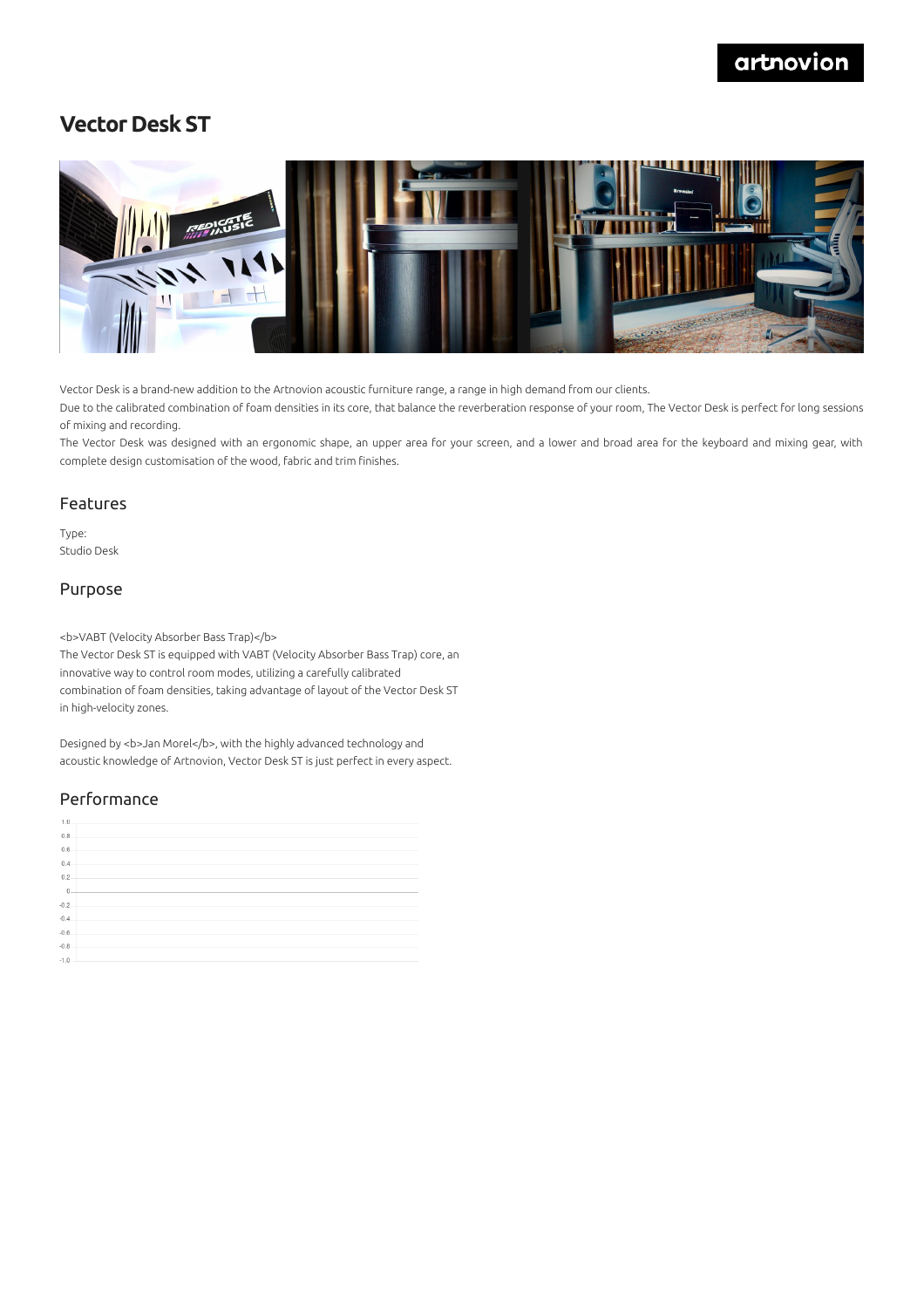

## Add-ons

2100x700x910mm | 95.0 Kg